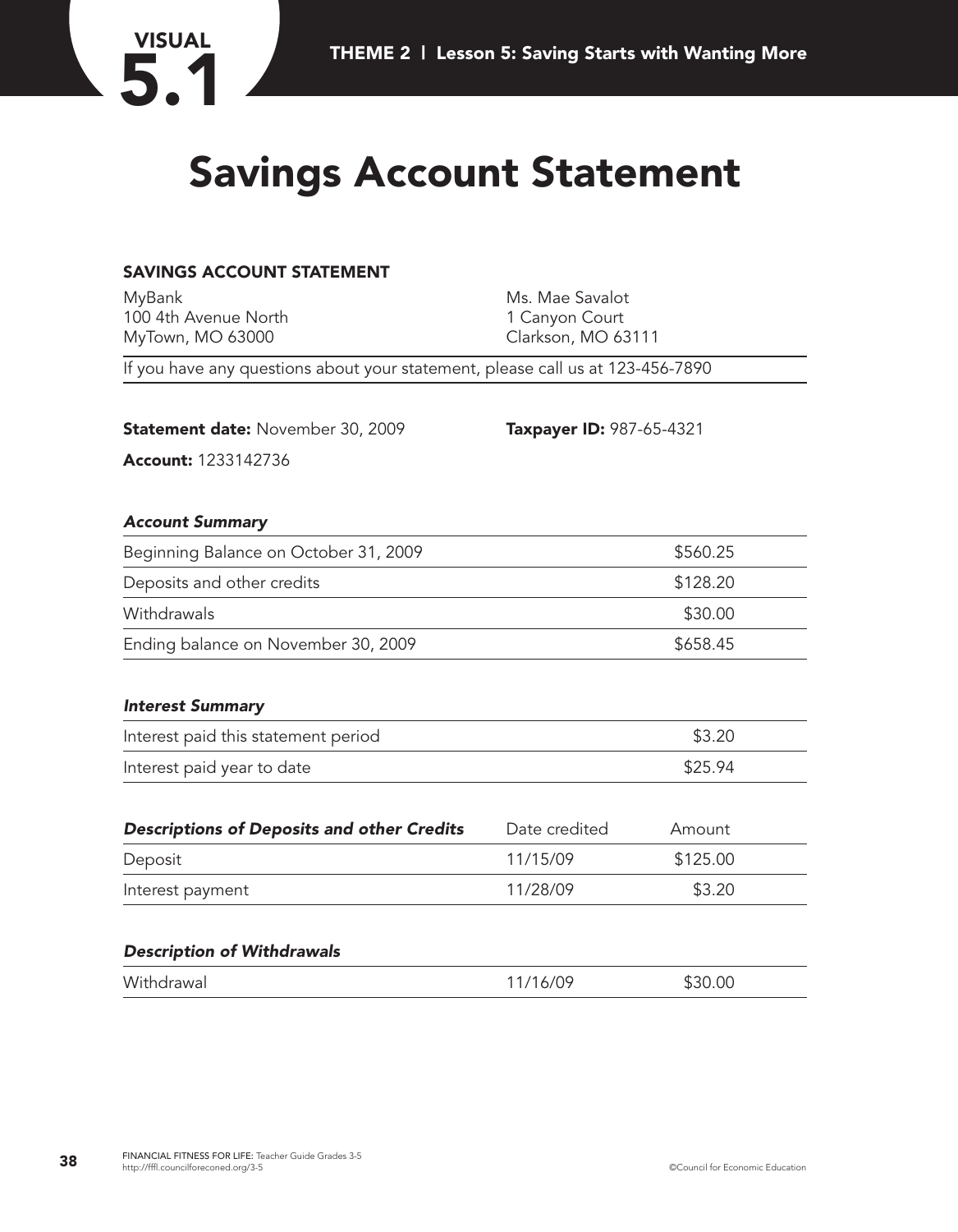

# **Mark's Savings Plan**

| Mark wants to buy a video game that costs \$36.00.                                         |
|--------------------------------------------------------------------------------------------|
| He would like to have the game by _____                                                    |
| This is six months from today. To achieve his goal, he must save $\frac{1}{2}$ each month. |
|                                                                                            |

| The price is $\frac{1}{2}$ ____________.<br>I have ___________(days, weeks, months, years) to save.                                      |  |  |  |  |                |  |  |
|------------------------------------------------------------------------------------------------------------------------------------------|--|--|--|--|----------------|--|--|
| <b>NUMBER OF</b><br><b>AMOUNT OF</b><br><b>TOTAL PRICE</b><br><b>DEPOSITS</b><br><b>EACH DEPOSIT</b><br>(\$ amount)<br>(deposit dollars) |  |  |  |  |                |  |  |
|                                                                                                                                          |  |  |  |  | $\mathbf{X}$ i |  |  |
| To achieve my goal, I should save \$<br>for ___________(days, weeks, months, years).                                                     |  |  |  |  |                |  |  |

### **Now I have a Savings Plan.**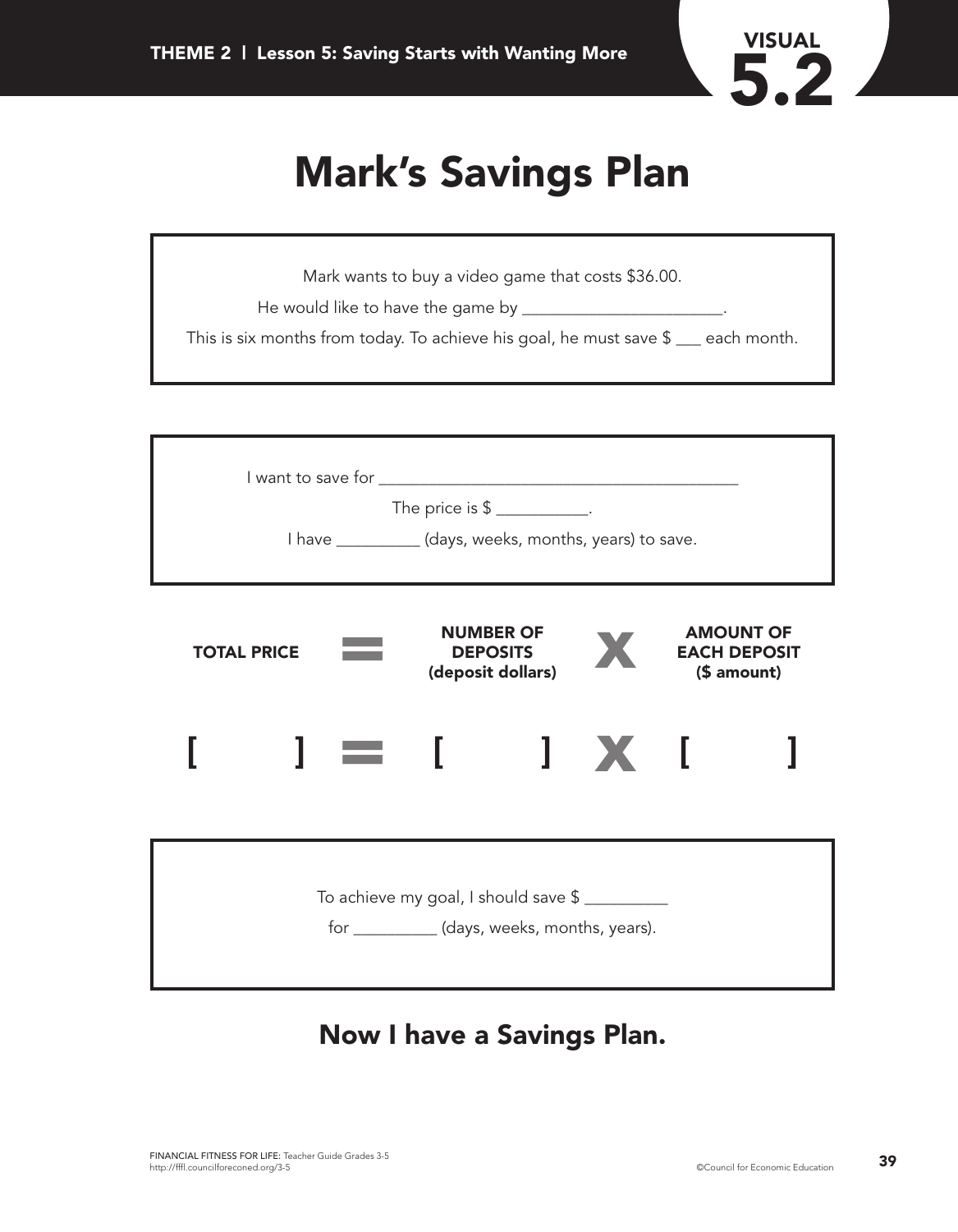

## **Decision-Making Grid**

|  |  | <b>Savings Location<br/>Alternatives</b> |
|--|--|------------------------------------------|
|  |  |                                          |
|  |  | Evaluation Criteria                      |
|  |  |                                          |
|  |  | Net<br>Value                             |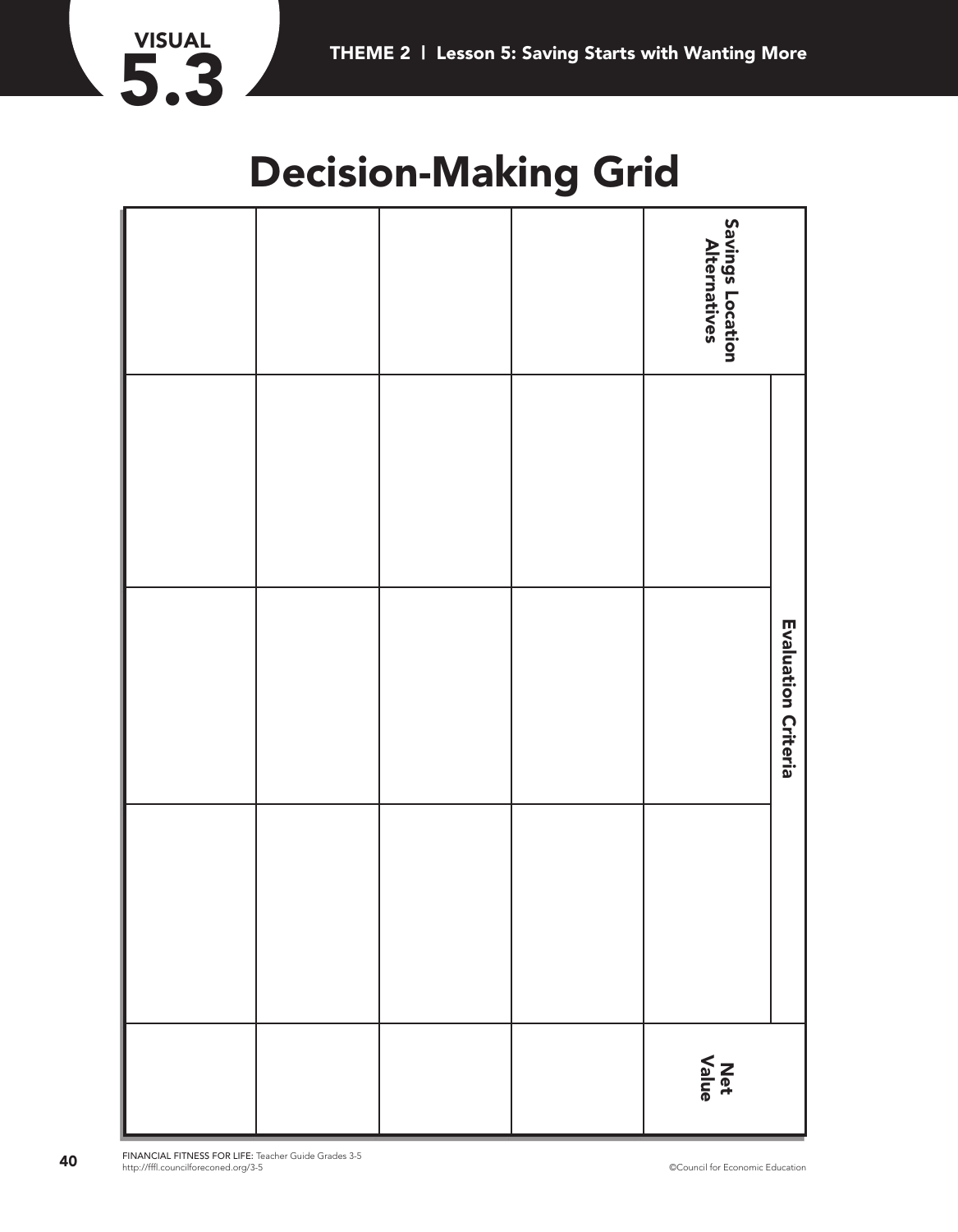

# **Savings Account Register**

| <b>ITEM DESCRIPTION</b> | <b>DEPOSIT</b> | WITHDRAWAL | <b>BALANCE</b> |  |
|-------------------------|----------------|------------|----------------|--|
| Beginning balance       |                |            | 562 50         |  |
|                         |                |            |                |  |
|                         |                |            |                |  |
|                         |                |            |                |  |
|                         |                |            |                |  |
|                         |                |            |                |  |
|                         |                |            |                |  |
|                         |                |            |                |  |
|                         |                |            |                |  |
|                         |                |            |                |  |
|                         |                |            |                |  |
|                         |                |            |                |  |
|                         |                |            |                |  |
|                         |                |            |                |  |
|                         |                |            |                |  |
|                         |                |            |                |  |
|                         |                |            |                |  |
|                         |                |            |                |  |
|                         |                |            |                |  |
|                         |                |            |                |  |
|                         |                |            |                |  |
|                         |                |            |                |  |
|                         |                |            |                |  |
|                         |                |            |                |  |